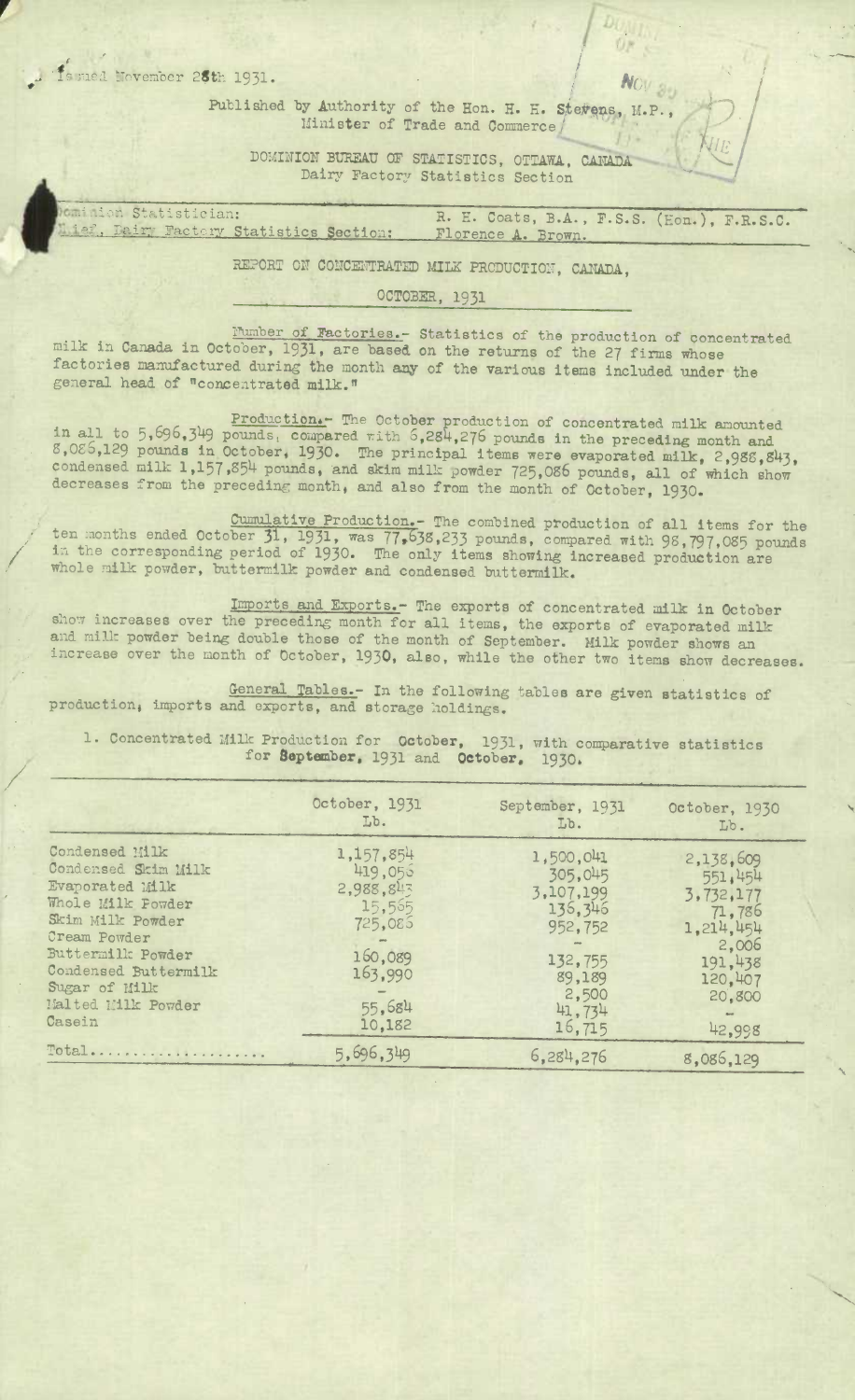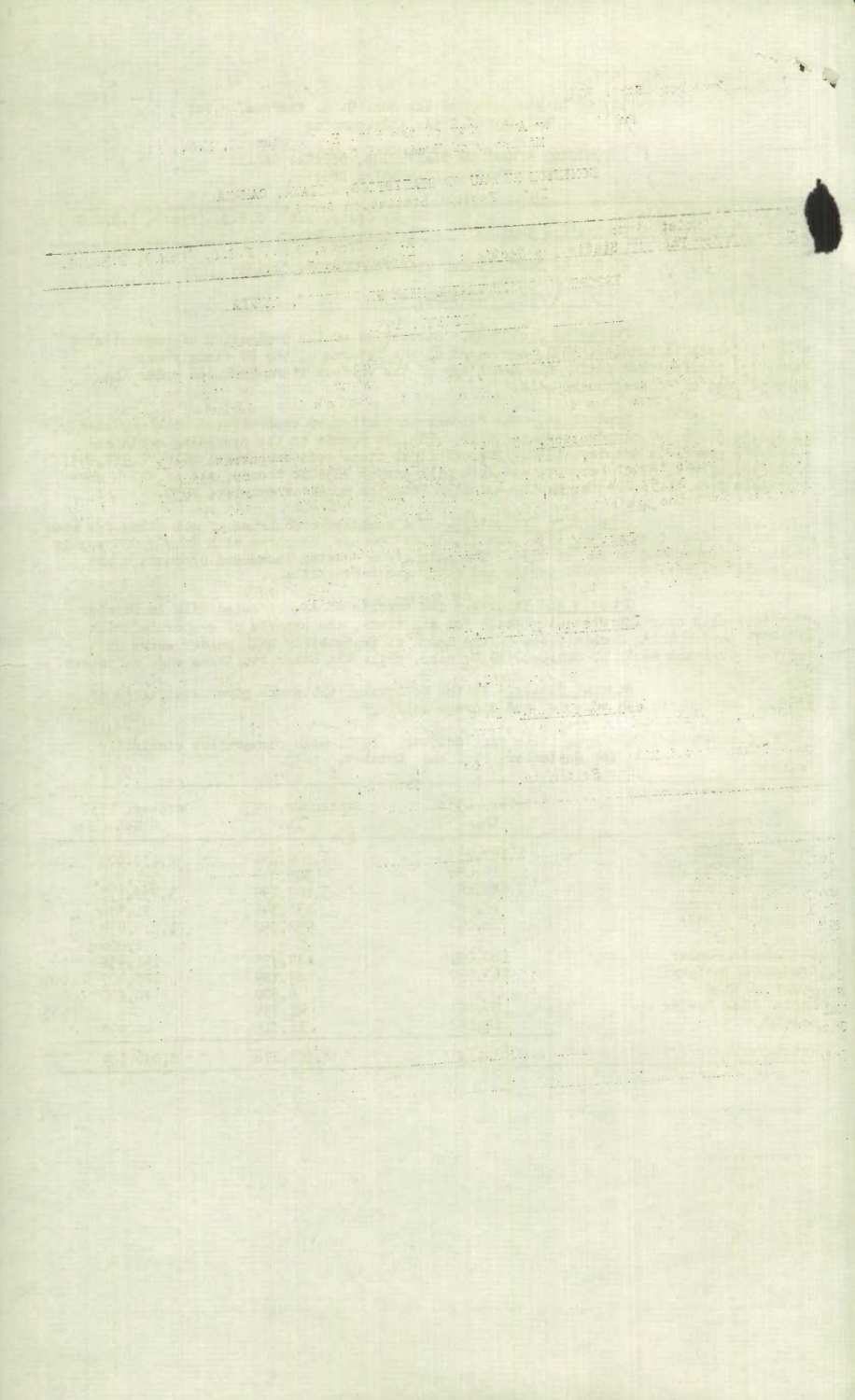$-2-$ 

| Condensed milk<br>Condensed skim milk<br>Evaporated milk<br>Evaporated skim milk<br>Whole milk powder                   | 1931<br>Les.                                                                                                                                       | 1930<br>Lbs.                                                                                                                                      |
|-------------------------------------------------------------------------------------------------------------------------|----------------------------------------------------------------------------------------------------------------------------------------------------|---------------------------------------------------------------------------------------------------------------------------------------------------|
|                                                                                                                         |                                                                                                                                                    |                                                                                                                                                   |
| Skim milk powder<br>Cream powder<br>Buttermilk powder<br>Condensed buttermilk<br>Sugar of milk<br>Malted milk<br>Casein | 13.059.613<br>3, 393, 419<br>41.930.763<br>265,109<br>2.492.610<br>12,051,182<br>39,058<br>1,839,429<br>1,397,114<br>114,531<br>352,151<br>703,224 | 19, 115, 516<br>7,403,168<br>52,197.640<br>288,551<br>2,402,622<br>13,983,477<br>87,889<br>1, 478, 745<br>732, 341<br>132,758<br>$-1/$<br>974,378 |
| TO TAL<br>$1/\pi$                                                                                                       | 77, 638, 233                                                                                                                                       | 98,797,085                                                                                                                                        |

3. Production by months of the Three Principal Items, viz., Condensed Milk, Evaporated Milk and Skim Milk Powder, for the period January to October, 1931.

|           | Condensed Milk<br>Lb. | Evaporated Milk<br>Lb. | Skim Milk<br>Powder<br>Lb. |
|-----------|-----------------------|------------------------|----------------------------|
| January   | 880,885               | 1,757,323              | 893.144                    |
| February  | 801,263               | 1,825,740              | 947,133                    |
| March     | 1,261,039             | 2,538,051              | 1,157,730                  |
| April     | 1,522,699             | 4,259,870              | 1,377,918                  |
| May       | 1,909,252             | 6,455,431              | 1,756,571                  |
| June      | 1, 715, 542           | 8,140,185              | 1,701,035                  |
| July      | 1, 354, 486           | 6,285,320              | 1, 345, 138                |
| August    | 956,552               | 4,561,801              | 1,194,575                  |
| September | 1,500,041             | 3,107,199              | 952,752                    |
| October   | 1,157,854             | 2,988,843              | 725,086                    |

4. Imports and Exports of Concentrated Hilk Products, October, 1931 with comparative statistics for September, 1931, and October, 1930.

|                                                                   |                           | Quantity Lmoorted      |                                                 | Quantity Exported             |                               |                                 |
|-------------------------------------------------------------------|---------------------------|------------------------|-------------------------------------------------|-------------------------------|-------------------------------|---------------------------------|
|                                                                   | Oct.<br>1931<br>Lb.       | Sept.<br>1931<br>Lb.   | Oct.<br>1930<br>Lb.                             | Oct.<br>1931<br>Lb.           | Sept.<br>1931<br>Lb.          | Oct.<br>1930<br>Lb.             |
| Condensed milk<br>Evaporated milk<br><b>Hilk</b> powder<br>Cascin | 2,107<br>25,521<br>16,271 | 942<br>24,781<br>1,873 | 19,802<br>$m_{\rm H}$<br><b>Dist.</b><br>18,231 | 775,900<br>532,800<br>793,200 | 669.800<br>271,200<br>309,700 | 1,316,000<br>810,900<br>594,300 |

5. Concentrated Milk Products in Cold Starage Warehouses November 1, 1931, with comparative statistics for October 1, 1931 and November 1, 1930.

|                                                                                                                                                                 | November 1, 1931<br>$\mathbf{Do}$ .                                                         | Lb.                                                                               | October 1, 1931 November 1, 1930<br>Lb.           |
|-----------------------------------------------------------------------------------------------------------------------------------------------------------------|---------------------------------------------------------------------------------------------|-----------------------------------------------------------------------------------|---------------------------------------------------|
| Condensed whole milk<br>Condensed skim milk<br>Evaperated whole milk<br>Evaporated skim milk<br>Whole milk powder<br>Stim milk powder<br>Cream powder<br>Casein | 1,119,802<br>225,985<br>10.854,365<br>31,692<br>1,708,497<br>3,214.042<br>71,820<br>524,152 | 1,257,957<br>114.244<br>13,384,823<br>1,858,476<br>4,722,431<br>56,505<br>540.851 | 2,999,407<br>11,396,101<br>1,186,277<br>2.386.326 |